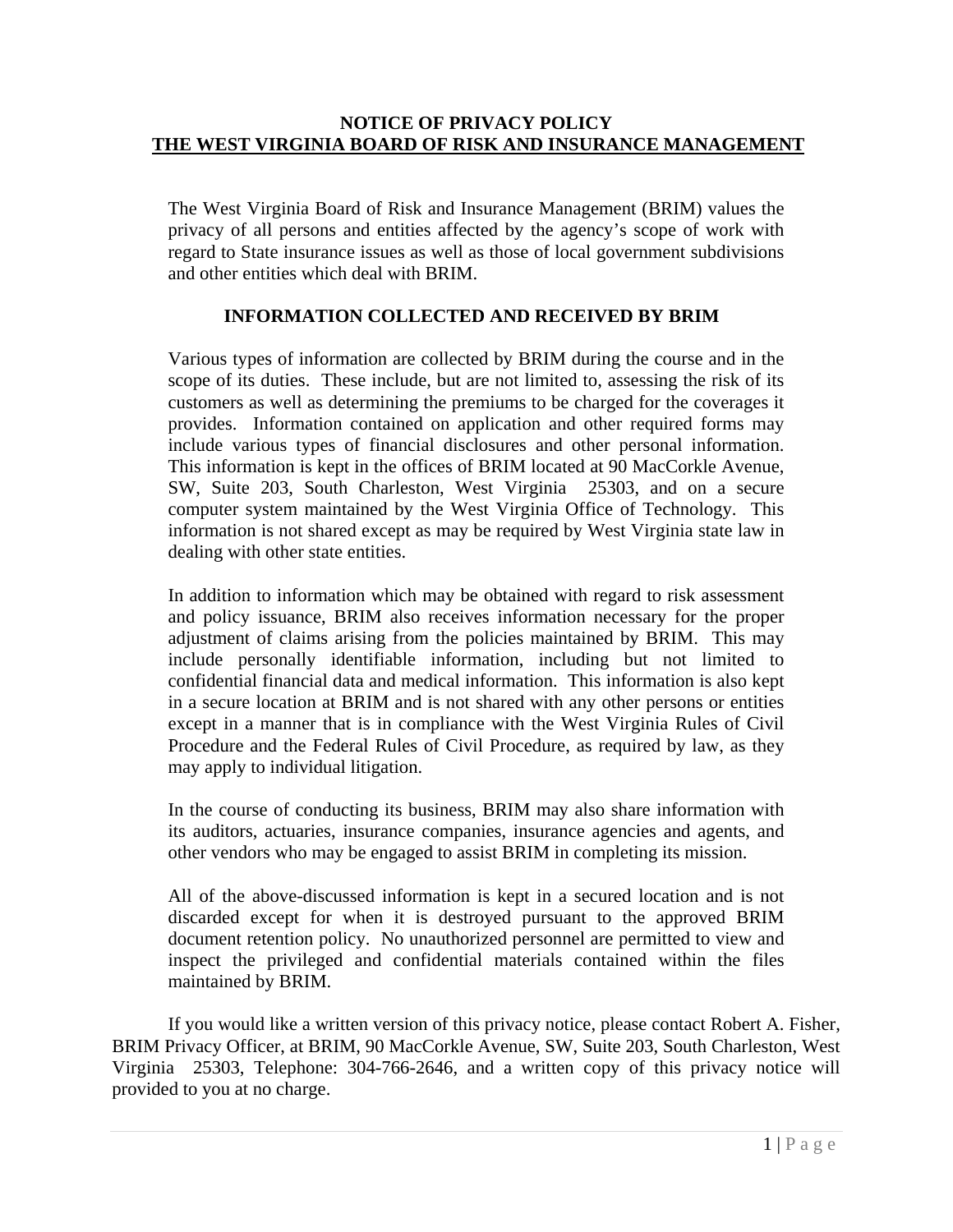#### **CONSENT POLICY**

 In the unlikely event that BRIM would seek to utilize personally identifiable information in a manner inconsistent with its Notice policy, BRIM will seek express written consent from the individual before the personally identifiable information is utilized, unless the disclosure or additional use is required by law.

### **INDIVIDUAL RIGHTS**

 You have the right to view and inspect your personally identifiable information held by BRIM, upon reasonable notice to BRIM's Privacy Officer, Robert A. Fisher, at 90 MacCorkle Avenue, Southwest, Suite 203, South Charleston, West Virginia 25303.

If you believe any of the personally identifiable information held by BRIM is incomplete or inaccurate, you have the right to challenge the information by notifying BRIM's Privacy Officer. You also have the right to copy the information upon reasonable notice.

### **ACCOUNTABILITY POLICY**

Every employee of BRIM is responsible for maintaining the privacy of personally identifiable information that they create, store and maintain as part of their duties. The BRIM Privacy Officer shall work with the Agency Executive Director, the Departmental and State Privacy Officers and others in developing processes and procedures for proper training of BRIM employees with regard to privacy.

 The BRIM Privacy Officer will also work to ensure that agency employees, including contracted employees as may be necessary, as well as vendors and others performing functions on behalf of the agency, receive appropriate training and education regarding privacy laws, regulations, policies, standards and procedures governing the agency's handling of personally identifiable information.

- New members of the workforce will receive training as part of the orientation to their jobs within a reasonable time upon employment or engagement.
- All members of the workforce will receive additional training as policies, standards or procedures are changed, to the extent that the changes affect their jobs.
- All members of the workforce will receive additional training on a periodic basis.
- Attendance at training sessions will be documented to demonstrate that each member of the workforce has received training in accordance with this standard.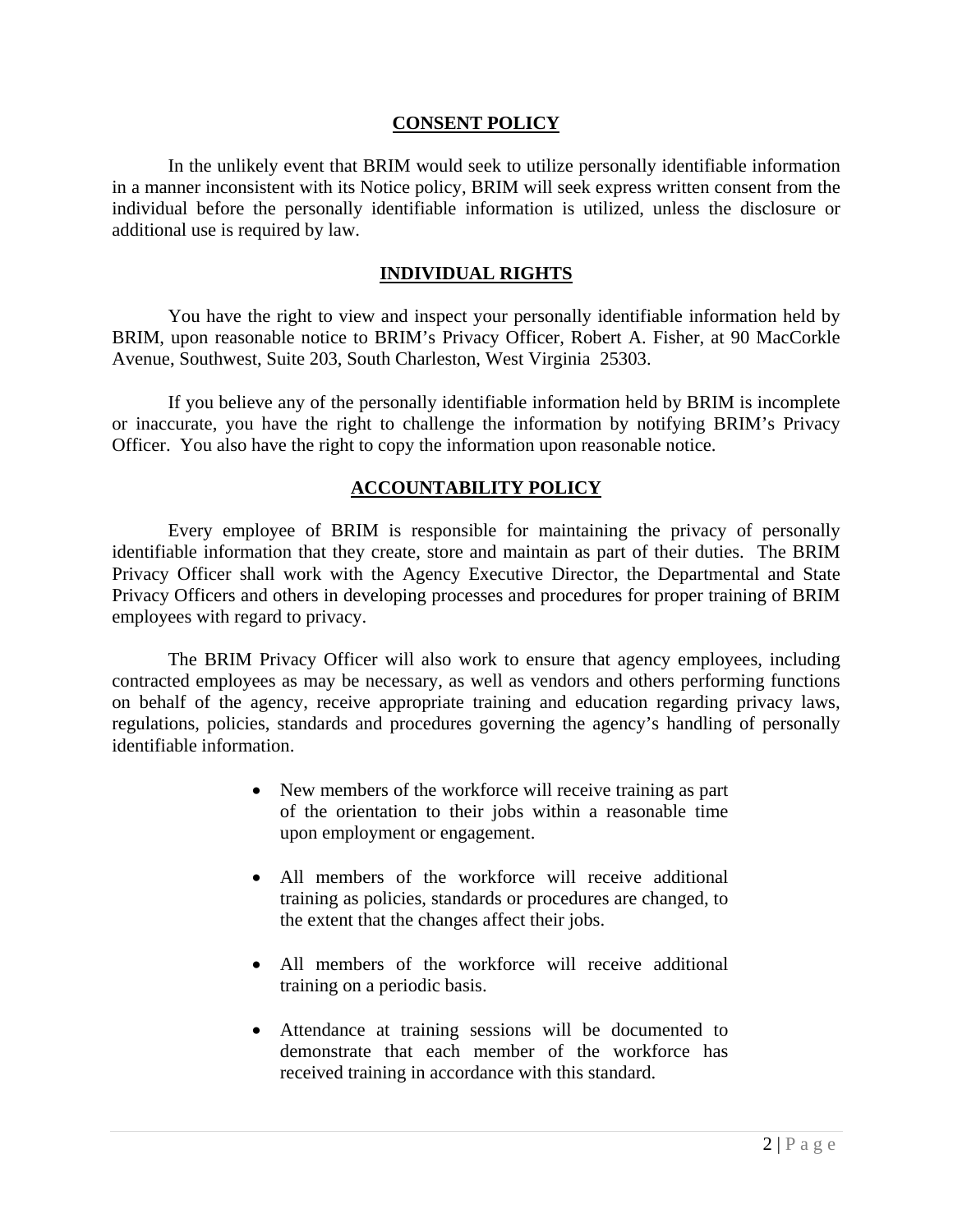The BRIM Privacy Officer, working with others, will ensure that all members of its workforce, including vendors and contracted personnel, sign an appropriate confidentiality agreement upon hire or entering into a contractual relationship and annually thereafter, or as otherwise required by law or policy, whichever is more restrictive.

BRIM will apply appropriate sanctions against members of its workforce, contracted personnel, vendors and all other individuals performing functions on behalf of the agency who fail to comply with privacy policies and procedures.

The BRIM Privacy Officer will report incidents of privacy related breaches to the Departmental Privacy officer and/or others as may be required.

The BRIM Privacy Officer will work with others as necessary to develop an appropriate response to privacy related breaches or incidents that threaten the confidentiality, integrity, and availability of information gathered and maintained by BRIM.

# **MINIMUM NECESSARY AND LIMITED USE**

BRIM collects information only for specific, explicit and legitimate purposes. Specifically, BRIM collects information necessary to assess the risk of its customers; determine the premiums to be charged for coverage; and properly adjust claims arising from policies maintained by BRIM. In furtherance of this goal, BRIM will (1) limit the amount of personal information collected to that reasonably necessary to accomplish the legitimate purpose for which it is collected; (2) limit the time the information is retained to that reasonably necessary to accomplish such purpose; and (3) limit access to that information to those persons who are reasonably required to know such information in order to accomplish the specific, explicit and legitimate purpose.

BRIM may wish to collect information for purposes other than those previously listed. Such information may be collected in order to facilitate communication, collect demographic information, or otherwise aid BRIM in assisting its customers. No individual is required to share this additional information with BRIM, but is encouraged to do so on a voluntary basis.

### **SECURITY SAFEGUARDS**

The privacy, confidentiality, integrity and security of personally identifiable information are important to BRIM. BRIM complies with all security requirements developed by the Office of Technology and the Health Care Authority Privacy Office, as well as all requirements imposed by applicable law. In furtherance of this compliance, BRIM networks meet or exceed the network security standards set forth by the Office of Technology. BRIM utilizes appropriate management and operational controls to protect private information from anticipated threats or hazards, and unauthorized access, use or disclosure. BRIM has established a uniform incident response process in order to handle any possible security incidents.